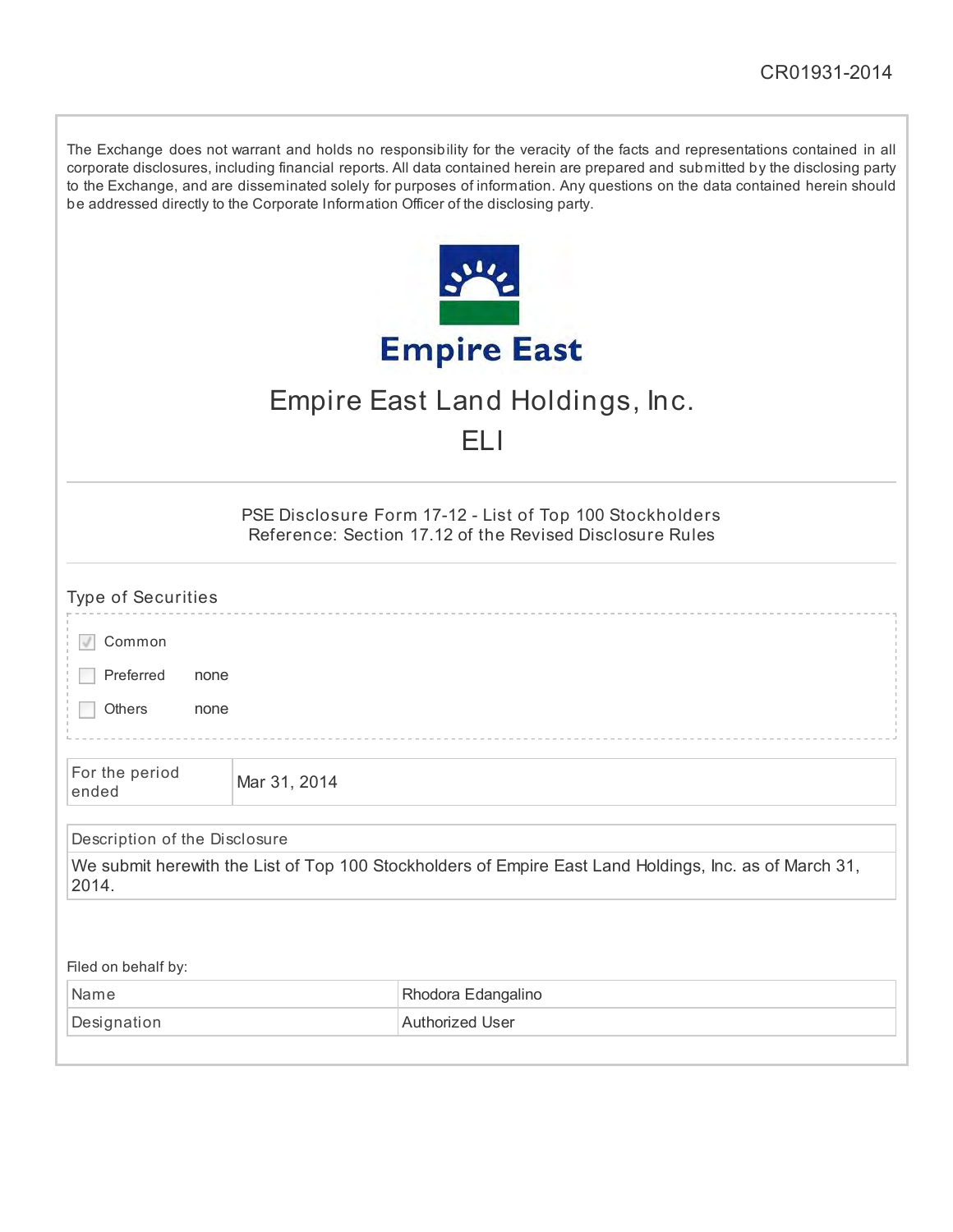

April 4, 2014

Disclosure Department Philippine Stock Exchange, Inc. 3/F Tower One and Exchange Plaza Ayala Triangle, Ayala Avenue Makati City

#### Attention: JANET A. ENCARNACION Head

Gendemen:

We submit herewith the List of Top 100 Stockholders of Empire East Land Holdings, Inc. as of March 31, 2014.

Very truly yours,

EVELYN G. CACHO Vice President for Finance and Corporate Information Officer

#### **Empire East Land Holdings, Inc.**

21 /F The World Centre, 330 Sen. Gil Puyat Avenue Extension, Makati City 1200, Philippines • Tels: (632) 867-8351 to 59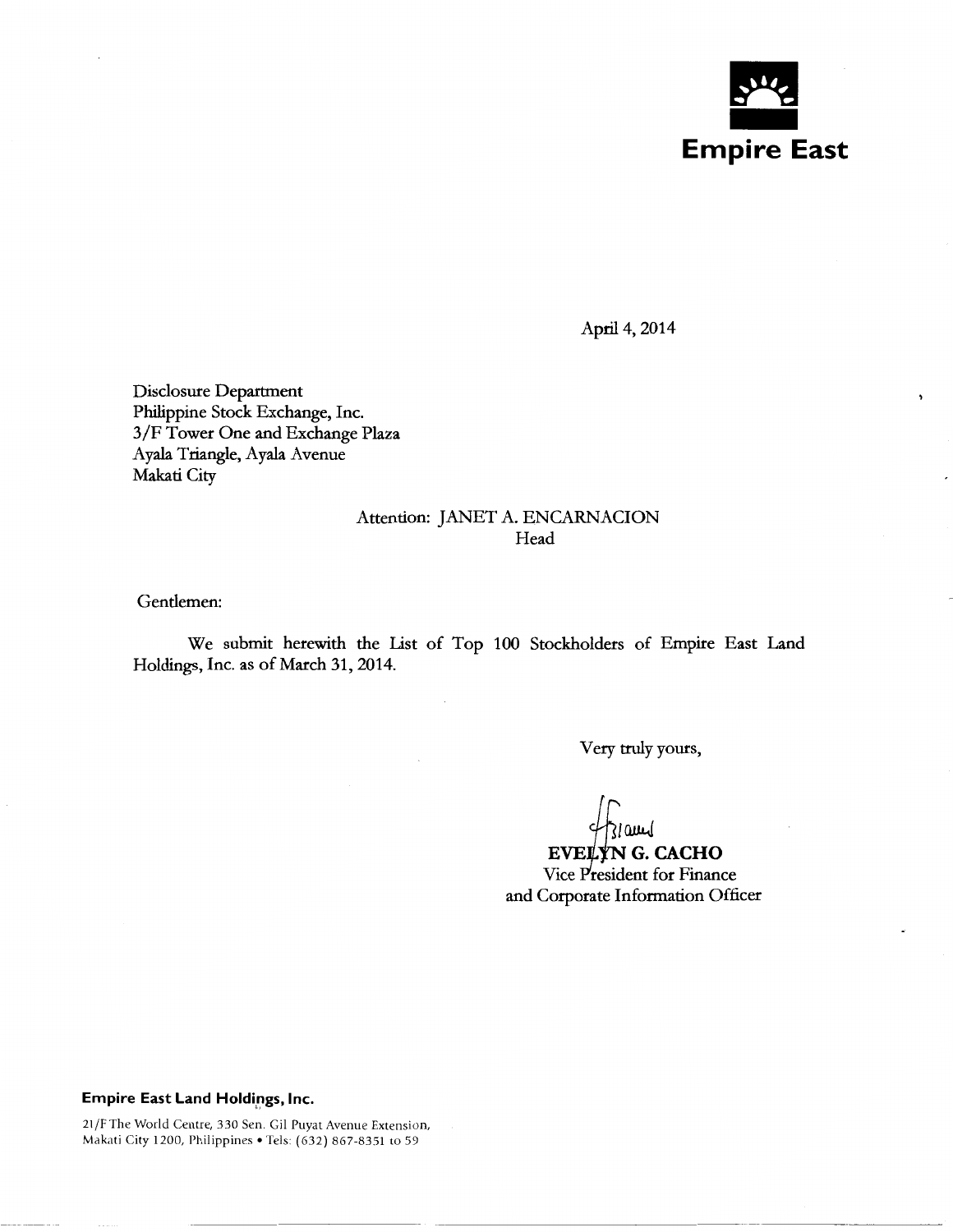LIST OF TOP 100 STOCKHOLDERS As Of March 31, 2014

|                                                     | OUTSTANDING & | OUTSTANDING &        | TOTAL                |                | PERCENTAGE |                                                                                           |
|-----------------------------------------------------|---------------|----------------------|----------------------|----------------|------------|-------------------------------------------------------------------------------------------|
|                                                     | ISSUED SHARES | <b>ISSUED SHARES</b> | HOLDINGS             |                | TO         |                                                                                           |
| STOCKHOLDER'S NAME                                  | (FULLY PAID)  | (PARTIALLY PAID)     | (SUBSCRIBED)         |                | TOTAL      | NATIONAL ADDRESS                                                                          |
|                                                     |               |                      |                      |                |            |                                                                                           |
| MEGAWORLD CORPORATION                               |               | 11.993.051.438       | $\Omega$             | 11,993,051,438 |            | 81.015 FILIPINO 28/F THE WORLD CENTRE 330 SEN. GIL PUYAT AVE., MAKATI CITY                |
| PCD NOMINEE CORPORATION (FILIPINO)                  |               | 1,523,915,073        | $\Omega$             | 1,523,915,073  |            | 10.294 FILIPINO 37/F TOWER I, THE ENTERPRISE CENTER, 6766 AYALA AVE. COR. PASEO DE ROXAS, |
| PCD NOMINEE CORPORATION (NON-FILIPINO)              |               | 729, 536, 645        | $\Omega$             | 729.536.645    |            | 4.928 NON-FILI137/F TOWER I, THE ENTERPRISE CENTER, 6766 AYALA AVE. COR. PASEO DE ROXAS,  |
| THE ANDRESONS GROUP INC.                            |               | 138, 133, 820        | $\Omega$             | 138, 133, 820  |            | 0.933 FILIPINO 28/F THE WORLD CENTER 330 SEN GIL PUYAT AVE MAKATI CITY                    |
| EMPIRE EAST LAND HOLDINGS. INC.                     |               | 127, 256, 071        | $\Omega$             | 127.256.071    |            | 0.860 FILIPINO 21/F, THE WORLD CENTRE BUILDING 330 SEN. GIL PUYAT AVE., MAKATI CITY       |
| ANDREW LIM TAN                                      |               | 24, 277, 776         | $\Omega$             | 24, 277, 776   |            | 0.164 FILIPINO 28/F THE WORLD CENTER 330 SEN GIL PUYAT AVE MAKATI CITY                    |
|                                                     |               |                      | $\Omega$             |                |            |                                                                                           |
| SIMON LEE SUI HEE                                   |               | 16,685,206           | $\Omega$             | 16,685,206     |            | 0.113 AUSTRALI78 THE AVENUE; NEDLANDS 6009 WESTERN, AUSTRALIA                             |
| RAMON UY ONG                                        |               | 14,950,000           | $\Omega$             | 14,950,000     |            | 0.101 FILIPINO #9 NAVARRO STREET CORINTHIAN GARDENS QUEZON CITY                           |
| LUCIO W. YAN                                        |               | 10,350,000           |                      | 10,350,000     |            | 0.070 FILIPINO 537 LAFAYETTE STREET GREENHILLS EAST, MANDALUYONG                          |
| UNION PROPERTIES INC.                               |               | 6,157,808            | $\Omega$<br>$\Omega$ | 6,157,808      |            | 0.042 FILIPINO 6/F SSS MAKATI BUILDING AYALA AVE. COR. HERRERA STS. MAKATI CITY           |
| ALBERTO MENDOZA AND/OR JEANIE C. MENDOZA            |               | 4, 444, 106          |                      | 4, 444, 106    |            | 0.030 FILIPINO #1145 AGUILAR ST., TONDO, MANILA                                           |
| EVANGELINE R. ABDULLAH                              |               | 4,324,000            | $\Omega$             | 4,324,000      |            | 0.029 FILIPINO 3 HARVARD ROAD, FORBES PARK MAKATI CITY                                    |
| GEORGE T. YANG                                      |               | 3,675,400            | $\Omega$             | 3,675,400      |            | 0.025 FILIPINO 17/F CITIBANK BLDG. PASEO DE ROXAS MAKATI METRO MANILA                     |
| ZHENG CHANG HUA                                     |               | 3,220,000            | $\Omega$             | 3,220,000      |            | 0.022 CHINESE RM. 608 BINONDO PLAZA #850 ALVARADO ST., BINONDO MANILA                     |
| TIONG C. ROSARIO                                    |               | 3,138,791            | $\Omega$             | 3.138.791      |            | 0.021 FILIPINO TR MERCANTILE, UNIT 1704 EAST TOWER, PSE CENTER ORTIGAS, PASIG CITY        |
| MAXIMINO S. UY &/OR LIM HUE HUA                     |               | 3,105,000            | $\Omega$             | 3,105,000      |            | 0.021 FILIPINO 6TH FLR. CEDAR EXECUTIVE BLDG. TIMOG AVE. Q.C. 1100                        |
| TRANS-ASIA SECURITIES, INC.                         |               | 3,000,000            | $\Omega$             | 3,000,000      |            | 0.020 FILIPINO RM. 601-S STATE CENTER 333 JUAN LUNA ST. BINONDO, MANILA                   |
| LUISA CO LI                                         |               | 2,902,908            | $\Omega$             | 2,902,908      |            | 0.020 FILIPINO 627 MADRID ST., BINONDO MANILA                                             |
| EDWARD N. CHEOK                                     |               | 2,875,000            | $\Omega$             | 2,875,000      |            | 0.019 FILIPINO RM. 1005 FAR EAST BANK BLDG., 560 QUINTIN PAREDES ST., BINONDO MANILA      |
| ABOITIZ EQUITY VENTURES INC.                        |               | 2,813,843            | $\Omega$             | 2,813,843      |            | 0.019 FILIPINO 110 LEGASPI ST., LEGASPI VILL. MAKATI CITY                                 |
| CAROLINA ONG YU                                     |               | 2,415,000            | $\Omega$             | 2.415.000      |            | 0.016 FILIPINO 931 SCHUYLER ST., MANDALUYONG CITY                                         |
| MAXIMINO S. UY                                      |               | 2,357,500            | $\Omega$             | 2,357,500      |            | 0.016 FILIPINO 6TH FLR. CEDAR EXECUTIVE BLDG. TIMOG AVE. O.C. 1100                        |
| ABOITIZ & COMPANY                                   |               | 2,314,421            | $\Omega$             | 2,314,421      |            | 0.016 FILIPINO 2/F ABOITIZ BUILDING 110 LEGASPI ST., MAKATI CITY                          |
| BERCK Y. CHENG                                      |               | 2,300,000            | $\Omega$             | 2,300,000      |            | 0.016 FILIPINO HANSTON BLDG., EMERALD AVE., ORTIGAS CENTER, PASIG CITY                    |
| WILLIAM HOW                                         |               | 2,300,000            | $\Omega$             | 2,300,000      |            | 0.016 FILIPINO HARVESTER CORPORATE CENTER, 158 P. TUAZON BLVD. COR. 7TH AVE.,             |
| SAN-TEH A.K.A. DANIE LAI                            |               | 2,129,800            | $\Omega$             | 2,129,800      |            | 0.014 TAIWANES13A GOLDLAND TWR, 10 EISENHOWEER ST., GREENHILLS SAN JUAN                   |
| CHAK CHING CHAN                                     |               | 1,759,500            | $\Omega$             | 1,759,500      |            | 0.012 FILIPINO 1539 DOROTEO JOSE STREET STA. CRUZ, MANILA                                 |
| ANTONIO ABRERA                                      |               | 1,725,000            | $\Omega$             | 1,725,000      |            | 0.012 FILIPINO INFOMAN, GROUND FLR. MJL BLDG. 1175 PASONG TAMO MAKATI CITY                |
| CHIN HSIANG WANG                                    |               | 1,725,000            | $\Omega$             | 1,725,000      |            | 0.012 TAIWANES1422 OUIRINO HIGHWAY QUEZON CITY                                            |
| PABLO N. PUA                                        |               | 1,725,000            | $\Omega$             | 1,725,000      |            | 0.012 FILIPINO RM. 803 CHINATOWN STEEL TOWER ASUNCION ST., BINONDO MANILA                 |
| FIRST ABACUS FINANCIAL HOLDINGS CORPORATION         |               | 1,650,000            | $\Omega$             | 1,650,000      |            | 0.011 FILIPINO UNIT E-3001, PSE CENTRE EXCHANGE ROAD, ORTIGAS COMPLEX                     |
| FRANCISCO L. BENEDICTO                              |               | 1,610,000            | $\Omega$             | 1,610,000      |            | 0.011 FILIPINO B. BENEDICTO & SONS COMPANY 99-101 PLARIDEL STREET CEBU CITY 6000          |
| LAWRENCE MENDOZA AND/OR ALBERTO MENDOZA             |               | 1,583,320            | $\Omega$             | 1,583,320      |            | 0.011 FILIPINO 1145 AGUILAR ST. MANILA                                                    |
| LEONCIO TAN TIU                                     |               | 1,495,000            | $\Omega$             | 1,495,000      |            | 0.010 FILIPINO 522 NUEVA STREET BINONDO, MANILA                                           |
| UNITED LIFE ASSURANCE CORP.                         |               | 1,405,300            | $\Omega$             | 1,405,300      |            | 0.009 FILIPINO 6/F FEDERAL TOWER BLDG. DASMARINAS ST. COR.                                |
| MANUEL LOPEZ AND/OR MA. TERESA LOPEZ                |               | 1,380,638            | $\Omega$             | 1,380,638      |            | 0.009 FILIPINO 841 HARVARD ST., WACK-WACK VILLAGE, MANDALUYONG CITY                       |
| LUIS ANG AND/OR LISA ANG                            |               | 1,312,150            | $\Omega$             | 1,312,150      |            | 0.009 FILIPINO 1333 CABALLERO ST. DASMARINAS VILLAGE, MAKATI CITY                         |
| EDAN CORPORATION                                    |               | 1,277,972            | $\Omega$             | 1,277,972      |            | 0.009 FILIPINO 562 HOLY CROSS STREET BO. GREENHILLS, MANDALUYONG                          |
| ABOITIZ & COMPANY, INC.                             |               | 1,189,100            | $\Omega$             | 1,189,100      |            | 0.008 FILIPINO P.O. BOX 65 CEBU CITY 6000                                                 |
| ABOITIZ EQUITY & VENTURES                           |               | 1,189,100            | $\Omega$             | 1,189,100      |            | 0.008 FILIPINO P.O. BOX 65 CEBU CITY 6000                                                 |
| CONSTANTINO CHUA AND/OR WILLINGTON AND/OR GEORGE WY |               | 1,150,000            | $\Omega$             | 1,150,000      |            | 0.008 FILIPINO RM. 307 WELLINGTON BLDG., ORIENTE ST., BINONDO, MANILA                     |
| ROSA ALEXANDRA UY                                   |               | 1,150,000            | $\Omega$             | 1,150,000      |            | 0.008 FILIPINO #6 MOLAVE ST., FORBES PARK MAKATI CITY                                     |
| ROBERT C. TAN                                       |               | 1,094,662            | $\Omega$             | 1,094,662      |            | 0.007 FILIPINO MARIA LUISA PARK, BANILAD CEBU CITY 6000                                   |
| SALLY T. GO                                         |               | 1,035,000            | $\Omega$             | 1,035,000      |            | 0.007 FILIPINO #1010 BASILAN, INSULAR VILL.II DAVAO CITY 8000                             |
| JULIE WONG PUA                                      |               | 1,035,000            | $\Omega$             | 1,035,000      |            | 0.007 FILIPINO MANLAR RICE MILL MABINI, SANTIAGO CITY 3311                                |
|                                                     |               | 1,028,972            | $\Omega$             | 1,028,972      |            | 0.007 FILIPINO #35 DON V. MADRIGAL AVENUE CORINTHIAN GARDENS, QUEZON CITY                 |
| FLORA B. CHUA<br>EMILY BENEDICTO                    |               | 1,000,000            | $\Omega$             | 1,000,000      |            | 0.007 FILIPINO 101 PLARIDEL STREET CEBU CITY 6000                                         |
|                                                     |               |                      |                      |                |            |                                                                                           |
| WINSTON S. CO                                       |               | 998,707              | $\Omega$             | 998,707        |            | 0.007 CHINESE 23 LOPEZ JUANA STREET AYALA HEIGHTS, QUEZON CITY                            |
| JULIET U. BANGAYAN                                  |               | 920,000              | $\Omega$             | 920,000        |            | 0.006 FILIPINO 395 COLUMBIA ST., GREENHILLS EAST, MANDALUYONG CITY                        |
| FLORA NG SIU KHENG                                  |               | 864,800              | $\Omega$             | 864,800        |            | 0.006 FILIPINO 23 CAMBRIDGE CIRCLE, NORTH FORBES PARK MAKATI CITY                         |
| VICTORIANO SY SR.                                   |               | 849,122              | $\Omega$             | 849,122        |            | 0.006 FILIPINO C/O GLOBESCO, INC. 192 STO. DOMINGO AVENUE QUEZON CITY                     |
| CENTURY SECURITIES CORPORATION A/C 888              |               | 842,747              |                      | 842,747        |            | 0.006 FILIPINO 1105 GALLERIA CORPORATE CENTER PASIG CITY                                  |
| ELIZABETH K. SO                                     |               | 805,000              | $\Omega$             | 805,000        |            | 0.005 FILIPINO 541-B SILENCIO ST., QUEZON CITY                                            |
| WILLIAM K. SO                                       |               | 805,000              | $\Omega$             | 805,000        |            | 0.005 FILIPINO 541-C SILENCIO ST., QUEZON CITY                                            |
| KIM LAO                                             |               | 779.424              | $\Omega$             | 779.424        |            | 0.005 FILIPINO 55 MANGUSTAN ROAD MALABON, METRO MANILA                                    |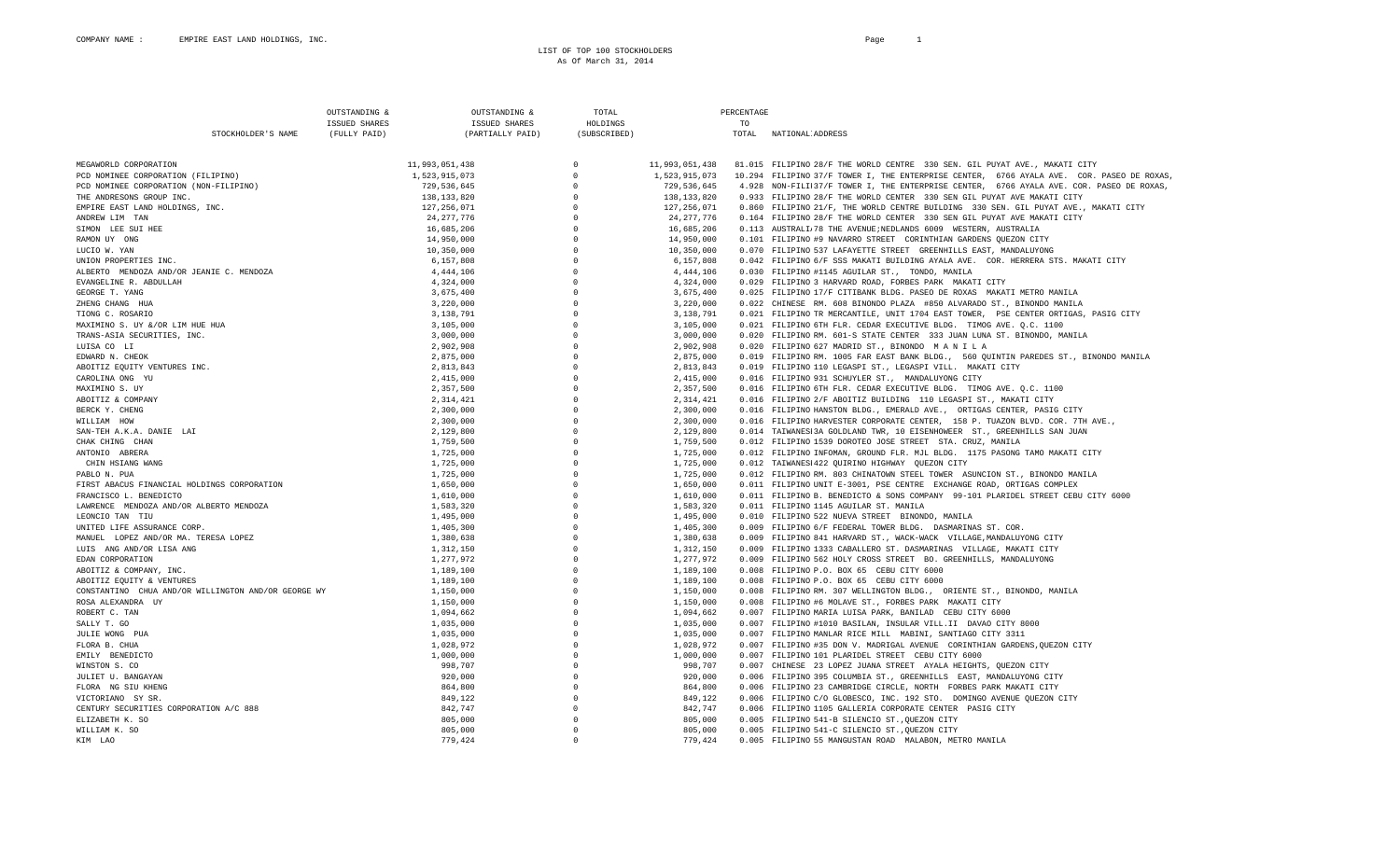| GRAND TOTAL                                                                              | 14,698,273,456     |                      | 14,698,273,456     |                                                                                                                                                           |
|------------------------------------------------------------------------------------------|--------------------|----------------------|--------------------|-----------------------------------------------------------------------------------------------------------------------------------------------------------|
|                                                                                          |                    |                      |                    |                                                                                                                                                           |
|                                                                                          |                    |                      |                    |                                                                                                                                                           |
| RICKY GO AND/OR STEPHANIE GO                                                             | 248,630            | $\Omega$             | 248,630            | 0.002 FILIPINO 69 CONNECTICUT ST. GREENHILLS, SAN JUAN METRO MANILA                                                                                       |
| GREGORIO MADERA<br>ZENAIDA M. MARQUEZ                                                    | 251,620<br>251,440 |                      | 251,620<br>251,440 | 0.002 FILIPINO CENTURY MARKETING JOSE CATOLICO ST GEN SANTOS CITY 9500<br>0.002 FILIPINO 14TH FLR., SOLIDBANK BLDG. 777 PASEO DE ROXAS AVE., MAKATI CITY  |
|                                                                                          | 251,620            |                      | 251,620            | 0.002 FILIPINO 19 PATERNO ST SAN PABLO CITY 4000                                                                                                          |
| LETINA L. GAW<br>JOSEPH LEE HO AND/OR RAMON LEE HO                                       | 253,000            |                      | 253,000            | 0.002 FILIPINO 31 WHITEFIELDS STREET WHITEPLAINS, QUEZON CITY                                                                                             |
| CONCHITA YAP AND/OR JOSE YAP                                                             | 255,116            |                      | 255,116            | 0.002 FILIPINO CONCHING FOOD INDUSTRIES CASUNTINGAN, MANDAUE CEBU CITY 6014                                                                               |
| GERARDO C. GARCIA                                                                        | 259,439            |                      | 259,439            | 0.002 FILIPINO 3266 SUPA ST. UPS 2 PARANAQUE MM                                                                                                           |
| TIM JAMES LUCAS MONASTERIO                                                               | 260,820            |                      | 260,820            | 0.002 FILIPINO SAN JOSE, CAMARINES SUR                                                                                                                    |
| PATRICK CUA                                                                              | 272,412            |                      | 272,412            | 0.002 FILIPINO 19-A JUAN STREET SAN JUAN, METRO MANILA                                                                                                    |
| ISETANN DEPARTMENT STORE INC.                                                            | 274,574            |                      | 274,574            | 0.002 FILIPINO #600 CARRIEDO ST., STA. CRUZ, MANILA                                                                                                       |
| HORACIO PASCUAL                                                                          | 287,500            |                      | 287,500            | 0.002 FILIPINO 907 EIFEL ST. LE MARICHE SUBD. 222 E. RODRIGUEZ SR., AVE QUEZON CITY                                                                       |
| SUZANNE S. LIM                                                                           | 289,708            | $\Omega$             | 289,708            | 0.002 FILIPINO LINTON COMMERCIAL CO., INC. 628 TOMAS MAPUA, STA. CRUZ                                                                                     |
| REY ASTERIO LIM TAMBIS                                                                   | 324,300            | $\Omega$             | 324,300            | 0.002 FILIPINO #5 STO. NINO VILLAGE BANILAD, CEBU CITY 6000                                                                                               |
| GERARDO C. GARCIA                                                                        | 324,301            |                      | 324,301            | 0.002 FILIPINO C/O MEGAWORLD PORPERTIES & HOLDINGS INC 16/F SOLIDBANK BLDG PASEO DE ROXAS MAKATI                                                          |
| JASPER KARL T. ONG                                                                       | 329,272            | $\Omega$             | 329,272            | 0.002 FILIPINO C/O SANTIAGO TACHAN, TACHAN AUTO PARTS M.J. CUENCO AVE CEBU CITY 6000                                                                      |
| HARKINSHIN NANDWANI                                                                      | 334,420            |                      | 334,420            | 0.002 FILIPINO #1-K TERESA APTS. EDISON ST., MAKATI CITY                                                                                                  |
| ERIC R. TAGLE                                                                            | 341,596            |                      | 341,596            | 0.002 FILIPINO C/O 6TH FLR., MLA. BANK BLDG., AYALA AVE., MAKATI CITY                                                                                     |
| JAIME S. TIUKINGCOC                                                                      | 345,000            |                      | 345,000            | 0.002 FILIPINO 11 KINGFISHER STREET GREENMEADOWS, QUEZON CITY                                                                                             |
| LIM HENG                                                                                 | 345,000            |                      | 345,000            | 0.002 FILIPINO F. SARIO STREET STA CRUZ LAGUNA 4009                                                                                                       |
| EMMA C. LIM                                                                              | 345,000            |                      | 345,000            | 0.002 FILIPINO 20H LEGASPI TOWER 300 ROXAS BLVD., MANILA                                                                                                  |
| JEAN HENRI D. LHUILLIER                                                                  | 345,000            | $\Omega$             | 345,000            | 0.002 FILIPINO 6/F PJL CORP. CENTER, NICANOR GARCIA ST., COR. CANDELARIA ST., MAKATI CITY                                                                 |
| HUNG LAI YUEN                                                                            | 345,000            | $\Omega$             | 345,000            | 0.002 CHINESE 24 MARTON ROAD, EAST CANUMAY VALENZUELA, METRO MANILA 1469                                                                                  |
| ROLANDO I. GONZALEZ                                                                      | 345,000            |                      | 345,000            | 0.002 FILIPINO #29 MORSE ST., FILINVEST II, BATASAN HILLS, QUEZON CITY                                                                                    |
| CHUA BON PEN                                                                             | 345,000            |                      | 345,000            | 0.002 FILIPINO 1363 PEDRO GIL ST. PACO, MANILA                                                                                                            |
| JOSE D. CHUA                                                                             | 345,000            |                      | 345,000            | 0.002 FILIPINO 38 SANTOL ST., QUEZON CITY                                                                                                                 |
| ZENAIDA I. ALANO OR JANICE A. R.                                                         | 345,000            | $\Omega$             | 345,000            | 0.002 FILIPINO 6 ST., MATTHEW STREET, ST. CHARBEL EXEC VILL, PH 2 TANDANG SORA 116 QC                                                                     |
| AIM SCIENTIFIC RESEARCH FOUNDATION, INC.                                                 | 349,600            | $\Omega$             | 349,600            | 0.002 FILIPINO AIM BLDG. PASEO DE ROXAS,                                                                                                                  |
| MANUEL GONZALES                                                                          | 355,810            | $\Omega$             | 355,810            | 0.002 FILIPINO 76 SPEAKER PEREZ ST. QUEZON CITY                                                                                                           |
| JOHN T. LAO                                                                              | 356,500            | $\Omega$             | 356,500            | 0.002 FILIPINO 318 GUNAO STREET QUIAPO, MANILA                                                                                                            |
| ANTONIO L. CARDINO                                                                       | 356,500            | $\Omega$             | 356,500            | 0.002 FILIPINO 24 EMERALD ST., SEVERINA 18 SUBD. WEST SERVICE RD. PARANAQUE CITY                                                                          |
| ELIZABETH L. SY                                                                          | 357,902            |                      | 357,902            | 0.002 FILIPINO C/O GLOBESCO, INC. 192 STO. DOMINGO AVENUE QUEZON CITY                                                                                     |
| JUSTINO H. CACANINDIN                                                                    | 365,539            |                      | 365,539            | 0.002 FILIPINO 4/F SYCIPLAW CTR. 105 PASEO DE ROXAS, MAKATI CITY                                                                                          |
| VICTORIANO SY JR.<br>GEORGE T. YANG                                                      | 369,095<br>367,540 | $\Omega$             | 367,540            | 0.002 FILIPINO 192 STO. DOMINGO QUEZON CITY<br>0.002 FILIPINO 24 STO. TOMAS ST., URDANETA VILL. MAKATI                                                    |
|                                                                                          | 378,350            | $\Omega$             | 378,350<br>369,095 | 0.003 FILIPINO DON JOSE VILLAGE B. RODRIGUEZ STREET CEBU CITY 6000                                                                                        |
| BEN-TZAO CHERNG<br>MIGUEL O. PINEDA                                                      | 386,032            | $\Omega$             | 386,032            | 0.003 TAIWANES112/F BA-LEPANTO BUILDING PASEO DE ROXAS, MAKATI CITY                                                                                       |
| ZENAIDA P. ALCANTARA AND/OR LUIS M. ALCANTARA                                            | 391,000            | $\Omega$             | 391,000            | 0.003 FILIPINO NO. 6 4TH ST, BBB, MARULAS VALENZUELA CITY                                                                                                 |
| CESAR S. ARNALDO                                                                         | 392,150            | $\Omega$             | 392,150            | 0.003 FILIPINO RM. 303 NBV BLDG., 1191 MA. OROSA ST., ERMITA, MANILA                                                                                      |
| MANUEL M. LOPEZ                                                                          | 394,680            | $\Omega$             | 394,680            | 0.003 FILIPINO 841 HARVARD T., WACK WACK VILL MANDALUYONG                                                                                                 |
| BENJAMIN S. GELI AND/OR NELIA O. GELI                                                    | 396,750            |                      | 396,750            | 0.003 FILIPINO 80 V. MAPA STREET DAVAO CITY 8000                                                                                                          |
| MAURICE THEORET                                                                          | 399,682            |                      | 399,682            | 0.003 FILIPINO MIMOSA DRIVE MIMOSA LEISURE ESTATE CLARK FIELD PAMPANGA 2009                                                                               |
| BERNARDO A. HAO                                                                          | 402,500            | $\Omega$             | 402,500            | 0.003 FILIPINO C/O CASA CIUDAD AUTO SERVICE CENTER #51 #53 KABIGNAYAN ST., TATALON, QUEZON                                                                |
| KRISTINE C. YAO                                                                          | 412,500            |                      | 412,500            | 0.003 FILIPINO 30-D PACIFIC PLAZA CONDOMINIUM AYALA AVE. MAKATI CITY                                                                                      |
| MARITES MENDOZA AND/OR ALBERTO MENDOZA                                                   | 432,400            |                      | 432,400            | 0.003 FILIPINO 1145 AGUILAR STREET TONDO, MNILA                                                                                                           |
|                                                                                          |                    | $\Omega$             |                    |                                                                                                                                                           |
| LUZ ANG                                                                                  | 445,625<br>434,562 | $\Omega$             | 434,562            | 0.003 FILIPINO 506 GENERAL MASCARADO ST., LITTLE BAGUIO, SAN JUAN M.M.                                                                                    |
| OCBC SECURITIES PHILS., INC. A/C #ICESAR01<br>OCBC SECURITIES PHILS., INC. A/C #IJOPAS01 | 445,625            | $\Omega$             | 445,625            | 0.003 FILIPINO UNIT 2502-A PSE CENTRE WEST TOWER EXCHANGE RD. ORTIGAS CENTER PASIG CITY                                                                   |
|                                                                                          |                    | $\Omega$             | 445,625            | 0.003 FILIPINO UNIT 2502-A, PSE CENTRE, WEST TOWER, EXCHANGE ROAD, ORTIGAS CRT, PASIG CITY                                                                |
| JOSEFINA A. PASCUAL                                                                      | 467,820            |                      | 467,820            | 0.003 FILIPINO GEN. TRIAS, CAVITE 4107                                                                                                                    |
| ELIODORO J. RAVALO                                                                       | 476,100            |                      | 476,100            | 0.003 FILIPINO ASIAN MANSION II LPH 01, 107 DELA ROSA COR. NIEVA STS. LEGASPI VILLAGE                                                                     |
| LUISA CO LI                                                                              | 492,430            |                      | 492,430            | 0.003 FILIPINO 627 MADRID ST., BINONDO MANILA                                                                                                             |
| HORACIO E. PASCUAL AND/OR FELICITAS V. PASCUAL                                           | 517,500            | $\Omega$             | 517,500            | 0.003 FILIPINO 907 EIFFEL RD. LE MARICHE SUBD 222 E. RODRIGUEZ SR., AVENUE QUEZON CITY                                                                    |
| SALLY KHO<br>ESTHER A. VIBAL                                                             | 548,642<br>525,366 | $\Omega$             | 525,366            | 0.004 FILIPINO DON PEPE CORNER SIROUN STREET STA. MESA HEIGHTS, QUEZON CITY                                                                               |
| WU-PANG YAO                                                                              | 558,000            | $\Omega$             | 558,000<br>548,642 | 0.004 TAIWANES123/F NO. 447, SEC. 3 WEN-SHING ROAD TAICHING TAIWAN R.O.C.<br>0.004 FILIPINO UNIT 27 CITY GARDEN TOWNHOUSE 208 PASADENA DRIVE, SAN JUAN MM |
| ELIZABETH L. SY                                                                          | 565,504            | $\Omega$<br>$\Omega$ | 565,504            | 0.004 FILIPINO 401 COLUMBIA ST., GREENHILLS EAST, MANDALUYONG CITY                                                                                        |
| REGINA CAPITAL DEV. CORP. 011032                                                         | 575,000            |                      | 575,000            | 0.004 FILIPINO UNIT 806 TOWER I, PSE PLAZA, AYALA AVE., MAKATI CITY                                                                                       |
| LIN FENG                                                                                 | 575,000            |                      | 575,000            | 0.004 CHINESE PENTHOUSE BINONDO PLAZA #850 ALVARADO ST., BINONDO MANILA                                                                                   |
| BENITO LAO                                                                               | 575,000            | $\Omega$             | 575,000            | 0.004 FILIPINO 485 LAVEZARES ST. BINONDO, MANILA                                                                                                          |
| EDMUND H. GO                                                                             | 575,000            |                      | 575,000            | 0.004 FILIPINO C/O FILMON HARDWARE INC. P.O. BOX 390, CEBU CITY 6000                                                                                      |
| PHILIP Z. DABAO                                                                          | 575,000            | $\Omega$             | 575,000            | 0.004 FILIPINO #1 BEGONIA ST. CAPITOLVILLE II BACOLOD CITY 6100                                                                                           |
| INTERNATIONAL POLYMER CORP.                                                              | 586,960            | $\Omega$             | 586,960            | 0.004 FILIPINO 26/F PACIFIC STAR BLDG., MAKATI AVE. COR. SEN. GI LPUYAT AVE., MAKATI CITY                                                                 |
| WONG CHI SAM                                                                             | 618,240            | $\Omega$             | 618,240            | 0.004 FILIPINO S1120 STATE CENTER BUILDING 333 JUAN LUNA STREET BINONDO, MANILA                                                                           |
| VICTORIANO G. SY JR.                                                                     | 648,600            | $\Omega$             | 648,600            | 0.004 FILIPINO 401 COLUMBIA ST., GREENHILLS EAST, MANDALUYONG CITY                                                                                        |
| PETER DATA ITF ESTRELLITA                                                                | 648,600            | $\Omega$             | 648,600            | 0.004 FILIPINO 11/F SOLIDBANK BLDG. PASEO DE ROXAS, MAKATI CITY                                                                                           |
| ALBERTO GOCHANGCO                                                                        | 667,000            |                      | 667,000            | 0.005 FILIPINO C/O CITI APPLIANCE NATIONAL HIGHWAY PARIAN CALAMBA LAGUNA 4027                                                                             |
| CONRADO VICENTE                                                                          | 690,000            |                      | 690,000            | 0.005 FILIPINO 202 J. BASA STREET SAN JUAN, METRO MANILA                                                                                                  |
| HUNG SEK PUI AND/OR CHAN PUI FAI                                                         | 690,000            | $\Omega$             | 690,000            | 0.005 HONGKONG UNIT 21 SAMAR VILLE TOWNHOMES SOUTH TRIANGLE QUEZON CITY                                                                                   |
| ALBERTO O. GOCHANGCO                                                                     | 690,000            |                      | 690,000            | 0.005 FILIPINO 17 ADAMS ST., FILINVEST SOUTH BINAN, LAGUNA 4024                                                                                           |
| LUCILA COCHICO                                                                           | 690,000            | $\Omega$             | 690,000            | 0.005 FILIPINO #29 RD 1, BRGY BAGONG PAG-ASA, QUEZON CITY 1105                                                                                            |
| MARIANO O. CHUA                                                                          | 690,000            | $\Omega$             | 690,000            | 0.005 FILIPINO SUITE 901 9TH FLOOR, TYTANA TOWER, PLAZA LORENZO RUIZ, BINONDO MLA                                                                         |
| ANTONIO INIGO SARTE                                                                      | 747,500            |                      | 747,500            | 0.005 FILIPINO 001-D DUNHILL DRIVE KM. 18 SEVERINA PARANAQUE, METRO MLA.                                                                                  |
| CONSOLIDATED DISTILLERS OF THE FAR EAST INC.                                             | 759,964            | $\Omega$             | 759,964            | 0.005 FILIPINO 28/F WORLD CENTER 330 SEN GIL PUYAT AVE MAKATI CITY                                                                                        |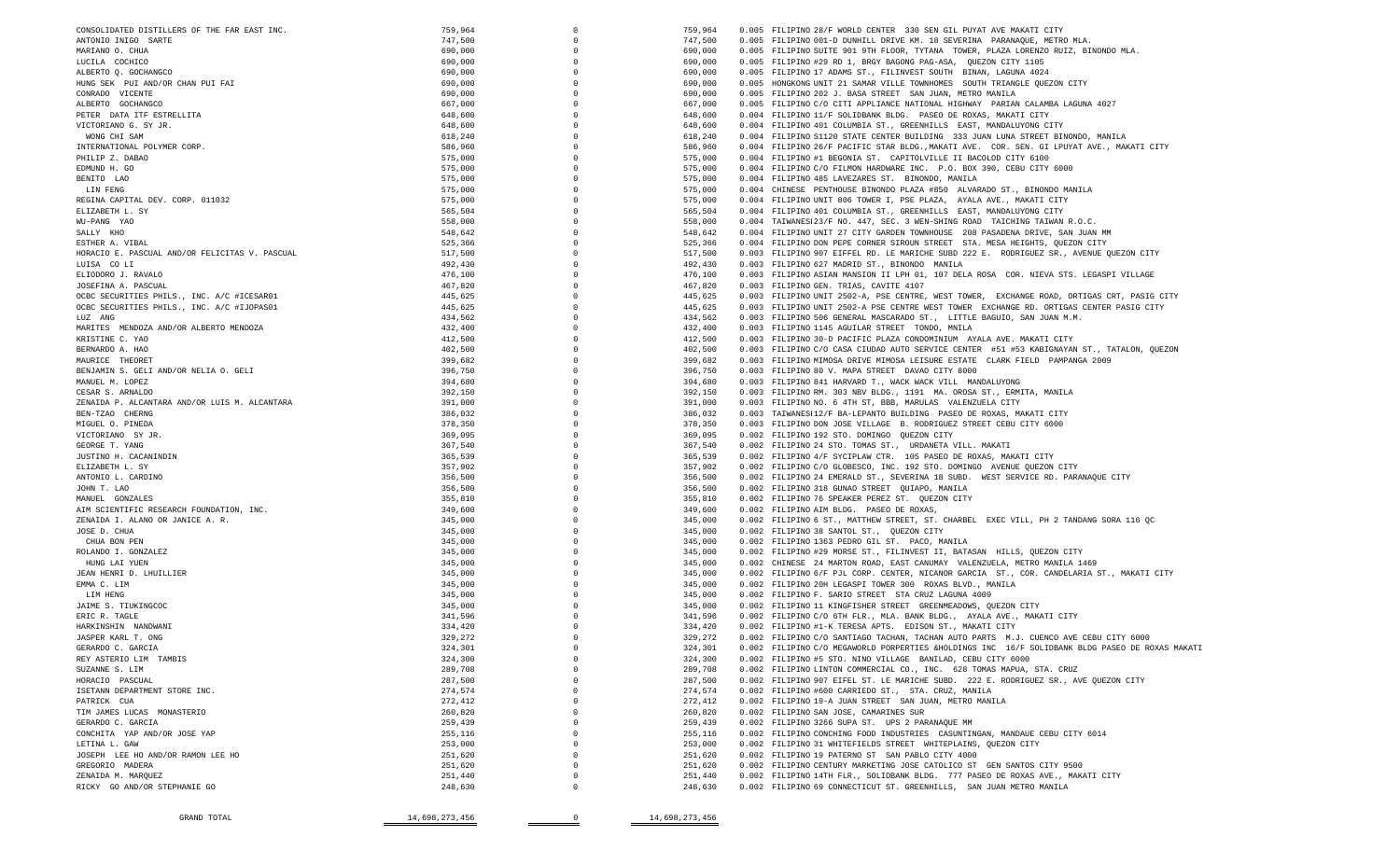**RBKPS104** 

Philippine Depository  $\&$  Trust Corp.

 $TCSUSER9$ 

Philippine Depository & Trust Corp.

**F** PDTC

### **23 TOP 100 PDTC PARTICIPANTS**

**Business Date** 03/31/2014

|                        | <b>Security ID: ELI000000000</b> | <b>Security Name:</b><br><b>EMPIRE EAST</b>                              |                |            |
|------------------------|----------------------------------|--------------------------------------------------------------------------|----------------|------------|
| <b>Transfer Agent:</b> | EQBKTA00000                      | BANCO DE ORO UNIBANK, INC. TRANSFER AGENT<br><b>Transfer Agent Name:</b> |                |            |
| S. No.                 | <b>BPID</b>                      | <b>BPNAME</b>                                                            | <b>HOLDING</b> | %HOLDING   |
|                        | HSBC1000000                      | THE HONGKONG AND SHANGHAI BANKING CORP. LTD. -CLIENTS' ACCT.             | 567,675,977.00 | 25.1920496 |
| $\overline{2}$         | 38900000000                      | KING'S POWER SECURITIES, INC.                                            | 190,248,334.00 | 8.4427484  |
| 3                      | 26600000000                      | VICSAL SECURITIES & STOCK BROKERAGE, INC.                                | 154,854,199.00 | 6.8720447  |
| $\overline{4}$         | 25300000000                      | TOWER SECURITIES, INC.                                                   | 124,086,981.00 | 5.5066720  |
| 5                      | CITI1000000                      | <b>CITIBANK N.A.</b>                                                     | 122,576,741.00 | 5.4396513  |
| 6                      | 26900000000                      | WEALTH SECURITIES, INC.                                                  | 81,910,505.00  | 3.6349847  |
| $\tau$                 | 16700000000                      | AURORA SECURITIES, INC.                                                  | 63,318,855.00  | 2.8099335  |
| 8                      | 10200000000                      | ABACUS SECURITIES CORPORATION                                            | 57,529,072.00  | 2.5529973  |
| 9                      | DEUB1000000                      | DEUTSCHE BANK MANILA-CLIENTS A/C                                         | 46,493,820.00  | 2.0632802  |
| 10                     | 17400000000                      | HDI SECURITIES, INC.                                                     | 46,065,485.00  | 2.0442718  |
| 11                     | 26700000000                      | FIRST METRO SECURITIES BROKERAGE CORP.                                   | 44,905,247.00  | 1.9927833  |
| $\overline{12}$        | 20300000000                      | COL Financial Group, Inc.                                                | 43,850,374.00  | 1.9459707  |
| 13                     | 15400000000                      | EVERGREEN STOCK BROKERAGE & SEC., INC.                                   | 43,802,520.00  | 1.9438470  |
| 14                     | 22000000000                      | MAYBANK ATR KIM ENG SECURITIES, INC.                                     | 39,877,515.00  | 1.7696651  |
| 15                     | 13300000000                      | CITISECURITIES, INC.                                                     | 37,981,151.00  | 1.6855091  |
| 16                     | 23000000000                      | <b>QUALITY INVESTMENTS &amp; SECURITIES CORPORATION</b>                  | 26,239,245.00  | 1.1644325  |
| $\overline{17}$        | 12600000000                      | BPI SECURITIES CORPORATION                                               | 26,091,470.00  | 1.1578746  |
| 18                     | 11100000000                      | ANSALDO, GODINEZ & CO., INC.                                             | 23,807,363.00  | 1.0565116  |
| 19                     | 27900000000                      | <b>BDO SECURITIES CORPORATION</b>                                        | 21,493,244.00  | 0.9538168  |
| 20                     | 28600000000                      | SOLAR SECURITIES, INC.                                                   | 21,148,743.00  | 0.9385287  |
| 21                     | 10300000000                      | <b>ACCORD CAPITAL EQUITIES CORPORATION</b>                               | 20,784,214.00  | 0.9223518  |
| $\overline{22}$        | 11200000000                      | AB CAPITAL SECURITIES, INC.                                              | 20,545,548.00  | 0.9117604  |
| 23                     | 11500000000                      | SB EQUITIES, INC.                                                        | 18,209,474.00  | 0.8080912  |
| $\overline{24}$        | 10100000000                      | A & A SECURITIES, INC.                                                   | 16,933,651.00  | 0.7514734  |
| $\overline{25}$        | 12900000000                      | SINCERE SECURITIES CORPORATION                                           | 16,912,285.00  | 0.7505252  |
| $\overline{26}$        | 11000000000                      | ANGPING & ASSOCIATES SECURITIES, INC.                                    | 14,999,251.00  | 0.6656295  |
| 27                     | 21800000000                      | PAN ASIA SECURITIES CORP.                                                | 14,503,227.00  | 0.6436172  |
| 28                     | 17000000000                      | <b>GOLDSTAR SECURITIES, INC.</b>                                         | 14,106,783.00  | 0.6260240  |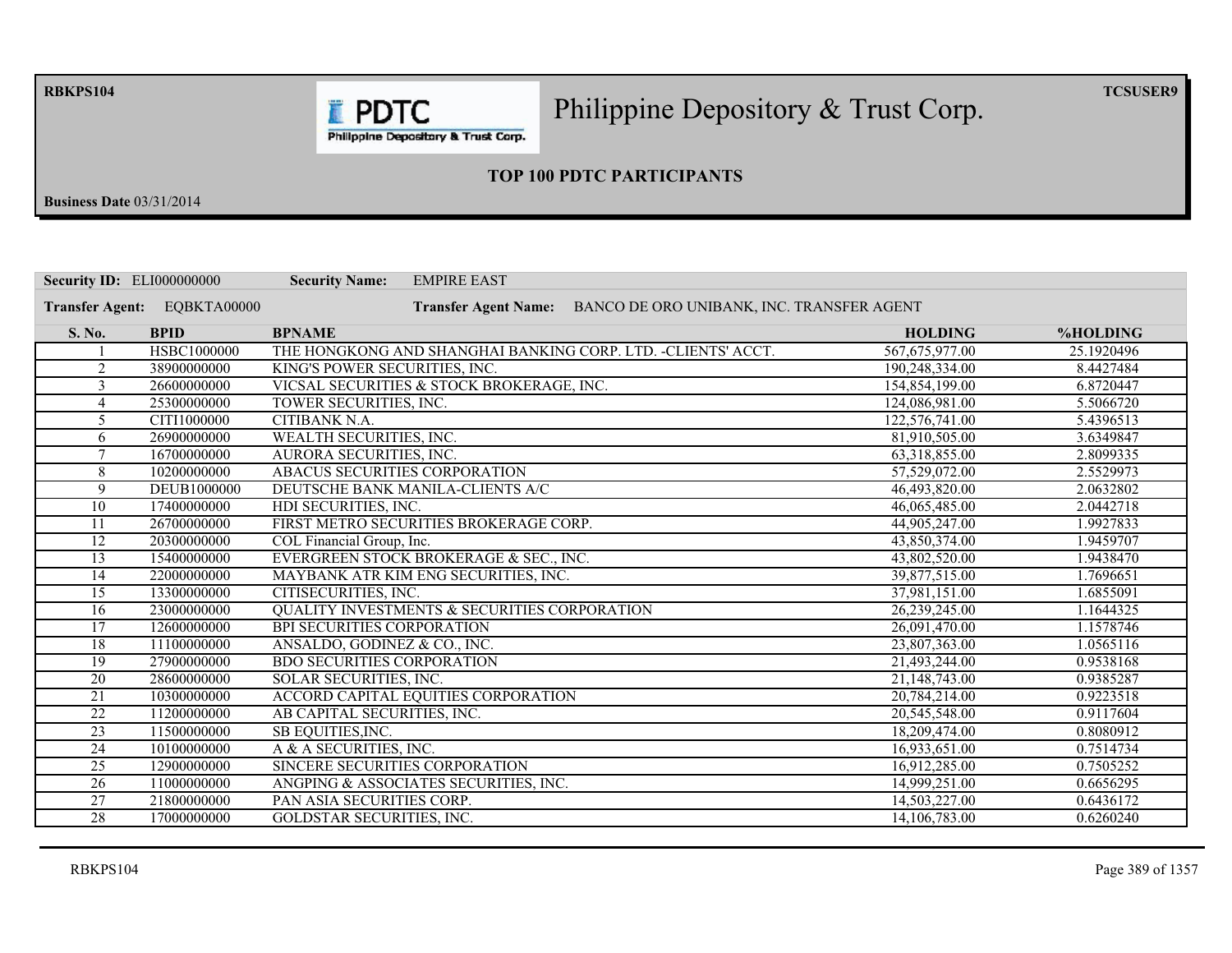| <b>Security ID: ELI000000000</b> |                             | <b>Security Name:</b><br><b>EMPIRE EAST</b>         |                                                                |           |
|----------------------------------|-----------------------------|-----------------------------------------------------|----------------------------------------------------------------|-----------|
|                                  | Transfer Agent: EQBKTA00000 |                                                     | Transfer Agent Name: BANCO DE ORO UNIBANK, INC. TRANSFER AGENT |           |
| S. No.                           | <b>BPID</b>                 | <b>BPNAME</b>                                       | <b>HOLDING</b>                                                 | %HOLDING  |
| 29                               | 14700000000                 | E. CHUA CHIACO SECURITIES, INC.                     | 12,230,892.00                                                  | 0.5427766 |
| $\overline{30}$                  | 22500000000                 | PREMIUM SECURITIES, INC.                            | 11,665,431.00                                                  | 0.5176828 |
| $\overline{31}$                  | 52800000000                 | STAR ALLIANCE SECURITIES CORP.                      | 11,000,000.00                                                  | 0.4881527 |
| 32                               | 15000000000                 | EASTERN SECURITIES DEVELOPMENT CORPORATION          | 10,705,964.00                                                  | 0.4751041 |
| $\overline{33}$                  | 28200000000                 | PCCI SECURITIES BROKERS CORP.                       | 10,066,883.00                                                  | 0.4467433 |
| 34                               | 27500000000                 | YAO & ZIALCITA, INC.                                | 9,617,519.00                                                   | 0.4268016 |
| $\overline{35}$                  | 23800000000                 | R. S. LIM & CO., INC.                               | 9,196,261.00                                                   | 0.4081072 |
| $\overline{36}$                  | 12400000000                 | <b>B. H. CHUA SECURITIES CORPORATION</b>            | 9,171,051.00                                                   | 0.4069885 |
| 37                               | 27800000000                 | YU & COMPANY, INC.                                  | 8,876,976.00                                                   | 0.3939381 |
| 38                               | 23300000000                 | R. COYIUTO SECURITIES, INC.                         | 8,544,184.00                                                   | 0.3791697 |
| $\overline{39}$                  | 12200000000                 | <b>BELSON SECURITIES, INC.</b>                      | 8,203,350.00                                                   | 0.3640443 |
| 40                               | 13600000000                 | TRITON SECURITIES CORP.                             | 8,085,114.00                                                   | 0.3587973 |
| 41                               | 14300000000                 | DAVID GO SECURITIES CORP.                           | 7,946,886.00                                                   | 0.3526631 |
| 42                               | 14000000000                 | <b>IGC SECURITIES INC.</b>                          | 7,279,738.00                                                   | 0.3230567 |
| $\overline{43}$                  | 20600000000                 | MERIDIAN SECURITIES, INC.                           | 6,792,584.00                                                   | 0.3014380 |
| 44                               | 23500000000                 | REGINA CAPITAL DEVELOPMENT CORPORATION              | 6,704,473.00                                                   | 0.2975279 |
| 45                               | 21900000000                 | PAPA SECURITIES CORPORATION                         | 6,365,703.00                                                   | 0.2824941 |
| 46                               | 24700000000                 | STANDARD SECURITIES CORPORATION                     | 6,278,478.00                                                   | 0.2786233 |
| 47                               | 16900000000                 | JSG SECURITIES, INC.                                | 6,167,936.00                                                   | 0.2737177 |
| 48                               | 24000000000                 | S.J. ROXAS & CO., INC.                              | 5,670,279.00                                                   | 0.2516329 |
| 49                               | 21500000000                 | OPTIMUM SECURITIES CORPORATION                      | 5,535,408.00                                                   | 0.2456477 |
| $\overline{50}$                  | 23600000000                 | R. NUBLA SECURITIES, INC.                           | 5,454,812.00                                                   | 0.2420710 |
| $\overline{51}$                  | 24600000000                 | SUMMIT SECURITIES, INC.                             | 5,234,456.00                                                   | 0.2322922 |
| $\overline{52}$                  | 18200000000                 | IMPERIAL, DE GUZMAN, ABALOS & CO., INC.             | 5,230,689.00                                                   | 0.2321250 |
| $\overline{53}$                  | 21700000000                 | RCBC SECURITIES, INC.                               | 5,111,885.00                                                   | 0.2268528 |
| 54                               | 26300000000                 | VENTURE SECURITIES, INC.                            | 5,110,075.00                                                   | 0.2267724 |
| $\overline{55}$                  | 28800000000                 | G.D. TAN & COMPANY, INC.                            | 4,934,722.00                                                   | 0.2189907 |
| 56                               | 19000000000                 | VALUE QUEST SECURITIES CORPORATION                  | 4,900,000.00                                                   | 0.2174498 |
| 57                               | 18100000000                 | <b>INVESTORS SECURITIES, INC,</b>                   | 4,617,577.00                                                   | 0.2049166 |
| $\overline{58}$                  | 28500000000                 | <b>GOLDEN TOWER SECURITIES &amp; HOLDINGS, INC.</b> | 4,613,428.00                                                   | 0.2047325 |
| 59                               | 27000000000                 | WESTLINK GLOBAL EQUITIES, INC.                      | 4,603,234.00                                                   | 0.2042801 |
| 60                               | 22400000000                 | PNB SECURITIES, INC.                                | 4,270,143.00                                                   | 0.1894983 |
| 61                               | 19200000000                 | STRATEGIC EQUITIES CORP.                            | 4,222,048.00                                                   | 0.1873640 |
| 62                               | 25900000000                 | UCPB SECURITIES, INC.                               | 4,105,362.00                                                   | 0.1821858 |
| $\overline{63}$                  | 18000000000                 | I. B. GIMENEZ SECURITIES, INC.                      | 4,011,087.00                                                   | 0.1780021 |
| 64                               | 25100000000                 | TANSENGCO & CO., INC.                               | 3,977,670.00                                                   | 0.1765191 |
| 65                               | 19900000000                 | LUYS SECURITIES COMPANY, INC.                       | 3,851,924.00                                                   | 0.1709388 |
| 66                               | 21300000000                 | NIEVES SECURITIES, INC.                             | 3,841,069.00                                                   | 0.1704571 |
| 67                               | 11800000000                 | ASIASEC EQUITIES, INC.                              | 3,795,460.00                                                   | 0.1684331 |
| 68                               | 10900000000                 | <b>BA SECURITIES, INC.</b>                          | 3,363,420.00                                                   | 0.1492602 |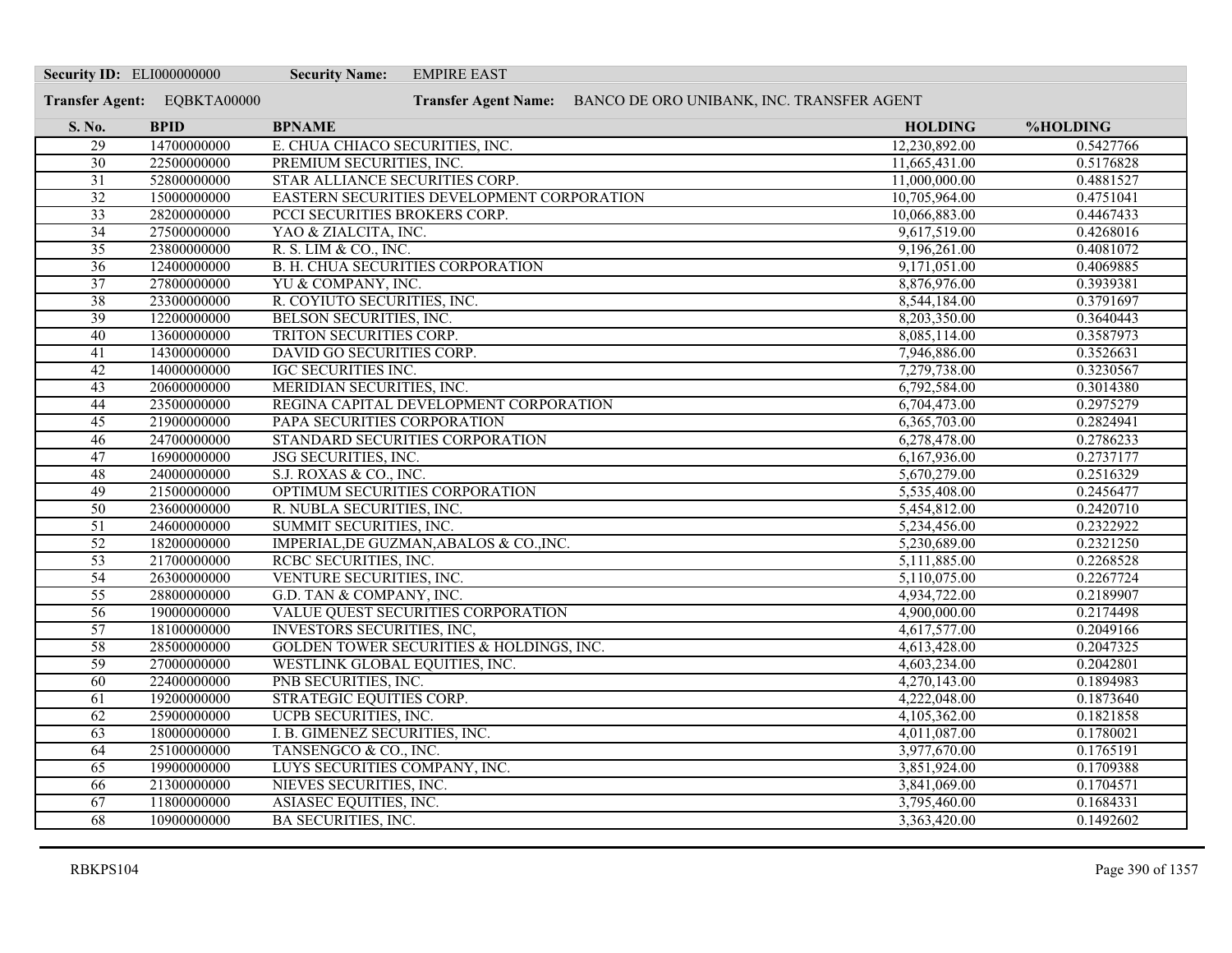| <b>Security ID: ELI000000000</b> |                             | <b>Security Name:</b>                                                    | <b>EMPIRE EAST</b> |                                                                |                            |                        |
|----------------------------------|-----------------------------|--------------------------------------------------------------------------|--------------------|----------------------------------------------------------------|----------------------------|------------------------|
|                                  | Transfer Agent: EQBKTA00000 |                                                                          |                    | Transfer Agent Name: BANCO DE ORO UNIBANK, INC. TRANSFER AGENT |                            |                        |
| S. No.                           | <b>BPID</b>                 | <b>BPNAME</b>                                                            |                    |                                                                | <b>HOLDING</b>             | %HOLDING               |
| 69                               | 19800000000                 | LUCKY SECURITIES, INC.                                                   |                    |                                                                | 2,950,179.00               | 0.1309216              |
| 70                               | 17200000000                 | <b>GUILD SECURITIES, INC.</b>                                            |                    |                                                                | 2,913,993.00               | 0.1293158              |
| 71                               | 20000000000                 | MANDARIN SECURITIES CORPORATION                                          |                    |                                                                | 2,821,719.00               | 0.1252209              |
| 72                               | <b>DEUB2000000</b>          | DEUTSCHE BANK MANILA-CLIENTS A/C                                         |                    |                                                                | 2,682,430.00               | 0.1190396              |
| $\overline{73}$                  | <b>SCBK1000000</b>          | STANDARD CHARTERED BANK                                                  |                    |                                                                | 2,668,920.00               | 0.1184400              |
| 74                               | 20800000000                 | MDR SECURITIES, INC.                                                     |                    |                                                                | 2,652,198.00               | 0.1176980              |
| 75                               | 16800000000                 | GLOBALINKS SECURITIES & STOCKS, INC.                                     |                    |                                                                | 2,650,123.00               | 0.1176059              |
| 76                               | 19300000000                 | LARRGO SECURITIES CO., INC.                                              |                    |                                                                | 2,276,500.00               | 0.1010254              |
| 77                               | 27200000000                 | <b>BERNAD SECURITIES, INC.</b>                                           |                    |                                                                | 2,262,976.00               | 0.1004253              |
| 78                               | 25700000000                 | TRI-STATE SECURITIES, INC.                                               |                    |                                                                | 2,193,337.00               | 0.0973348              |
| 79                               | 13000000000                 | <b>CENTURY SECURITIES CORPORATION</b>                                    |                    |                                                                | 2,098,750.00               | 0.0931373              |
| 80                               | 10600000000                 | ALPHA SECURITIES CORP.                                                   |                    |                                                                | 2,031,010.00               | 0.0901312              |
| 81                               | 23900000000                 | RTG & COMPANY, INC.                                                      |                    |                                                                | 1,998,035.00               | 0.0886678              |
| 82                               | 28300000000                 | <b>EAGLE EQUITIES, INC.</b>                                              |                    |                                                                | 1,987,760.00               | 0.0882119              |
| 83                               | 17500000000                 | H. E. BENNETT SECURITIES, INC.                                           |                    |                                                                | 1,945,643.00               | 0.0863428              |
| 84                               | 21100000000                 | NEW WORLD SECURITIES CO., INC.                                           |                    |                                                                | 1,901,264.00               | 0.0843734              |
| 85                               | 32800000000                 | <b>DW CAPITAL INC.</b>                                                   |                    |                                                                | 1,895,432.00               | 0.0841146              |
| 86                               | 25200000000                 | THE FIRST RESOURCES MANAGEMENT & SECURITIES CORP.                        |                    |                                                                | 1,842,689.00               | 0.0817740              |
| 87                               | 24300000000                 | FIDELITY SECURITIES, INC.                                                |                    |                                                                | 1,706,352.00               | 0.0757237              |
| 88                               | PABC1000000                 | AB CAPITAL & INVESTMENT CORP. - TRUST & INVESTMENT DIV.                  |                    |                                                                | 1,608,521.00               | 0.0713822              |
| 89                               | 34500000000                 | UNICAPITAL SECURITIES INC.                                               |                    |                                                                | 1,574,382.00               | 0.0698672              |
| 90                               | 21000000000                 | MOUNT PEAK SECURITIES, INC.                                              |                    |                                                                | 1,570,670.00               | 0.0697024              |
| 91                               | 20500000000                 | MERCANTILE SECURITIES CORP.                                              |                    |                                                                | 1,545,493.00               | 0.0685851              |
| $\overline{92}$                  | 22800000000                 | PRYCE SECURITIES, INC.                                                   |                    |                                                                | 1,407,523.00               | 0.0624624              |
| 93                               | 11600000000                 | ASIA PACIFIC CAPITAL EQUITIES & SECURITIES CORP.                         |                    |                                                                | 1,388,004.00               | 0.0615962              |
| 94                               | 14500000000                 | DIVERSIFIED SECURITIES, INC.                                             |                    |                                                                | 1,250,857.00               | 0.0555099              |
| $\overline{95}$                  | 20900000008                 | DEUTSCHE REGIS PARTNERS, INC.                                            |                    |                                                                | 1,150,000.00               | 0.0510341              |
| 96                               | 20400000000                 | DA MARKET SECURITIES, INC.                                               |                    |                                                                | 1,128,687.00               | 0.0500883              |
| 97<br>98                         | 10400000000<br>18300000000  | A. T. DE CASTRO SECURITIES CORP.<br><b>INTRA-INVEST SECURITIES, INC.</b> |                    |                                                                | 1,086,407.00<br>838,153.00 | 0.0482120<br>0.0371951 |
| 99                               | 11900000000                 | ASTRA SECURITIES CORPORATION                                             |                    |                                                                | 810,737.00                 | 0.0359785              |
| 100                              | 13100000000                 | PCIB SECURITIES, INC.                                                    |                    |                                                                | 808,133.00                 | 0.0358629              |
| 101                              | 12500000000                 | <b>JAKA SECURITIES CORP.</b>                                             |                    |                                                                | 786,657.00                 | 0.0349099              |
| 102                              | 22900000000                 | SALISBURY BKT SECURITIES CORPORATION                                     |                    |                                                                | 694,557.00                 | 0.0308227              |
| 103                              | 2200000FTXN                 | ATR KIMENG SEC. INC.                                                     |                    |                                                                | 634,528.00                 | 0.0281588              |
| 104                              | 32300000005                 | <b>CLSA PHILIPPINES, INC.</b>                                            |                    |                                                                | 575,000.00                 | 0.0255171              |
| 105                              | 16200000000                 | F. YAP SECURITIES, INC.                                                  |                    |                                                                | 508,875.00                 | 0.0225826              |
| 106                              | 14200000000                 | DBP-DAIWA CAPITAL MARKETS PHILPPINES, INC.                               |                    |                                                                | 506,169.00                 | 0.0224625              |
| 107                              | 23000000001                 | Asia Insurance (Philippines) Corporation                                 |                    |                                                                | 498,088.00                 | 0.0221039              |
| 108                              | 22300000000                 | PLATINUM SECURITIES, INC.                                                |                    |                                                                | 489,566.00                 | 0.0217257              |
|                                  |                             |                                                                          |                    |                                                                |                            |                        |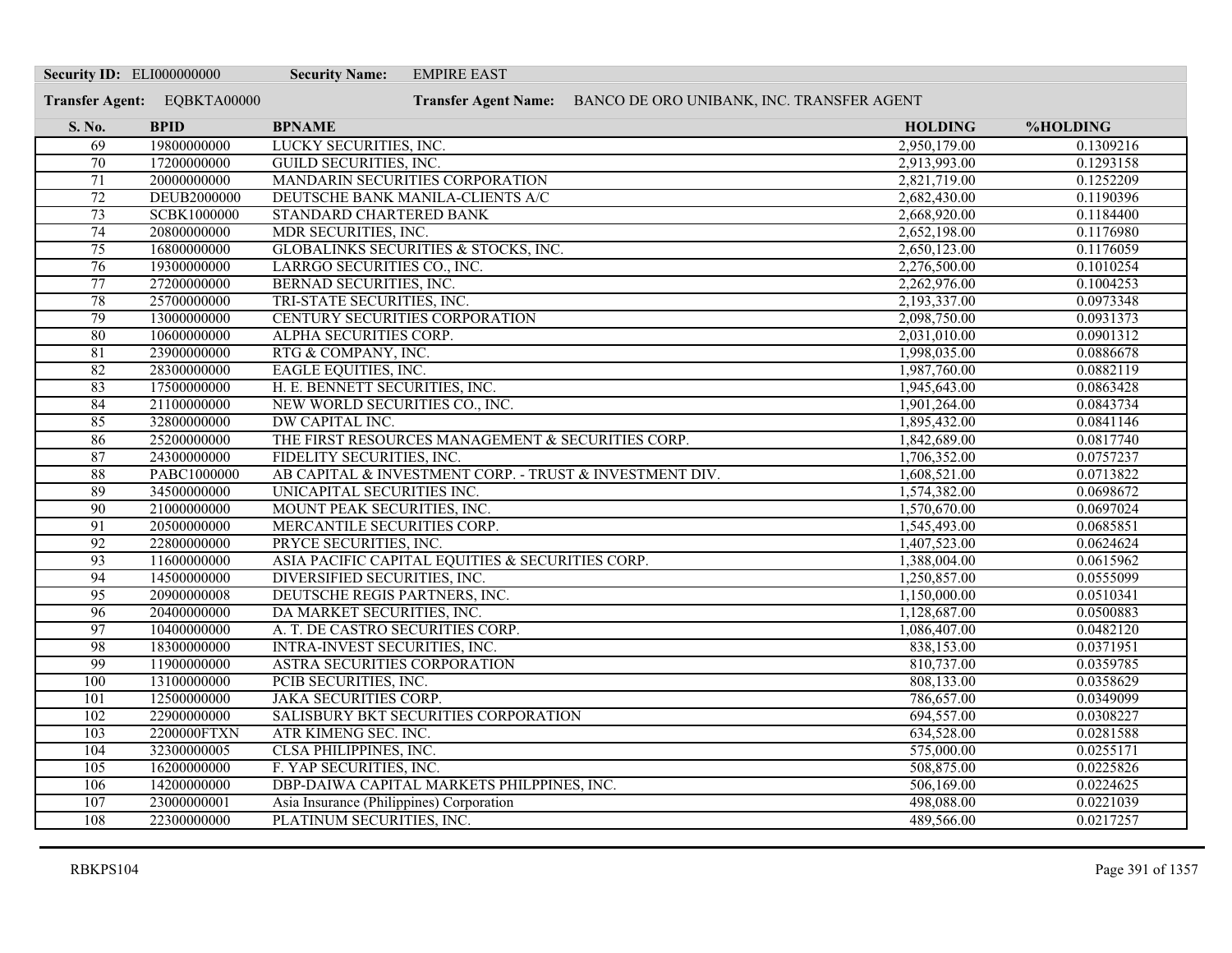| <b>Security ID: ELI000000000</b> |                             | <b>Security Name:</b>              | <b>EMPIRE EAST</b>                                             |                |           |
|----------------------------------|-----------------------------|------------------------------------|----------------------------------------------------------------|----------------|-----------|
|                                  | Transfer Agent: EQBKTA00000 |                                    | Transfer Agent Name: BANCO DE ORO UNIBANK, INC. TRANSFER AGENT |                |           |
| S. No.                           | <b>BPID</b>                 | <b>BPNAME</b>                      |                                                                | <b>HOLDING</b> | %HOLDING  |
| 109                              | 17900000000                 | I. ACKERMAN & CO., INC.            |                                                                | 481,741.00     | 0.0213785 |
| 110                              | 34500000003                 | UNICAPITAL SECURITIES INC.         |                                                                | 421,590.00     | 0.0187091 |
| 111                              | 18700000000                 | ASIAN CAPITAL EQUITIES, INC.       |                                                                | 399,751.00     | 0.0177400 |
| 112                              | 18800000000                 | J.M. BARCELON & CO., INC.          |                                                                | 350,818.00     | 0.0155684 |
| 113                              | 32300000003                 | PERLA COMPAÑA DE SEGUROS INC.      |                                                                | 318,240.00     | 0.0141227 |
| 114                              | 36800000000                 | SunSecurities, Inc.                |                                                                | 307,486.00     | 0.0136455 |
| 115                              | 19700000000                 | LOPEZ, LOCSIN, LEDESMA & CO., INC. |                                                                | 275,909.00     | 0.0122442 |
| 116                              | 15900000000                 |                                    | FIRST INTEGRATED CAPITAL SECURITIES, INC.                      | 275,237.00     | 0.0122143 |
| 117                              | 16100000000                 |                                    | FRANCISCO ORTIGAS SECURITIES, INC.                             | 247,954.00     | 0.0110036 |
| 118                              | SCTD1000000                 | <b>MBTC - TRUST BANKING GROUP</b>  |                                                                | 243,013.00     | 0.0107843 |
| 119                              | 12300000000                 | BENJAMIN CO CA & CO., INC.         |                                                                | 233,394.00     | 0.0103574 |
| 120                              | 12800000000                 | CAMPOS, LANUZA & COMPANY, INC.     |                                                                | 230,555.00     | 0.0102315 |
| 121                              | 25600000000                 |                                    | TRENDLINE SECURITIES CORPORATION                               | 221,402.00     | 0.0098253 |
| $\overline{122}$                 | 23200000000                 | ALAKOR SECURITIES CORPORATION      |                                                                | 213,578.00     | 0.0094781 |
| 123                              | 10500000000                 |                                    | ALL ASIA SECURITIES MANAGEMENT CORP.                           | 192,952.00     | 0.0085627 |
| $\overline{124}$                 | 15700000000                 | FIRST ORIENT SECURITIES, INC.      |                                                                | 190,714.00     | 0.0084634 |
| 125                              | 38800000000                 | ARMSTRONG SECURITIES, INC.         |                                                                | 183,948.00     | 0.0081632 |
| 126                              | 15300000000                 | EQUITIWORLD SECURITIES, INC.       |                                                                | 166,135.00     | 0.0073727 |
| 127                              | 20900000000                 | DEUTSCHE REGIS PARTNERS, INC.      |                                                                | 143,892.00     | 0.0063856 |
| 128                              | 19400000000                 | LIPPO SECURITIES, INC.             |                                                                | 141,105.00     | 0.0062619 |
| 129                              | 27300000000                 | WONG SECURITIES CORPORATION        |                                                                | 140,804.00     | 0.0062485 |
| 130                              | 11300000000                 | SARANGANI SECURITIES, INC.         |                                                                | 135,673.00     | 0.0060208 |
| 131                              | 23100000000                 | R & L INVESTMENTS, INC.            |                                                                | 131,457.00     | 0.0058337 |
| 132                              | 15400000003                 |                                    | EVERGREEN STOCK BROKERAGE & SEC., INC.                         | 115,000.00     | 0.0051034 |
| 133                              | 14100000000                 |                                    | <b>CUALOPING SECURITIES CORPORATION</b>                        | 101,843.00     | 0.0045195 |
| 134                              | DEUB2000007                 |                                    | DEUTSCHE BANK AG MANILA BRANCH A/C CLIENTS DEUB20              | 98,648.00      | 0.0043778 |
| 135                              | <b>PNBC2000000</b>          | <b>PNB-TBG T-10820</b>             |                                                                | 92,966.00      | 0.0041256 |
| 136                              | 14900000000                 | EAST WEST CAPITAL CORPORATION      |                                                                | 86,007.00      | 0.0038168 |
| 137                              | 23700000000                 |                                    | AAA SOUTHEAST EQUITIES, INCORPORATED                           | 76,653.00      | 0.0034017 |
| 138                              | 25400000000                 | TRANS-ASIA SECURITIES, INC.        |                                                                | 71,047.00      | 0.0031529 |
| 139                              | 26100000004                 |                                    | E.SECURITIES, INC. ITF VARIOUS CLIENTS                         | 59,915.00      | 0.0026589 |
| 140                              | 20200000000                 | <b>MARINO OLONDRIZ Y CIA</b>       |                                                                | 41,050.00      | 0.0018217 |
| 141                              | <b>UCPB1000000</b>          |                                    | UNITED COCONUT PLANTERS BANK-TRUST BANKING                     | 38,483.00      | 0.0017078 |
| 142                              | 24000000002                 | S.J. ROXAS & CO., INC.             |                                                                | 37,094.00      | 0.0016461 |
| 143                              | 10000000000                 | UPCC SECURITIES CORP.              |                                                                | 34,216.00      | 0.0015184 |
| 144                              | 23700000002                 |                                    | FORTUNE GENERAL INSURANCE CORPORATION                          | 33,239.00      | 0.0014751 |
| 145                              | 23700000003                 | FORTUNE LIFE INSURANCE CO., INC.   |                                                                | 33,239.00      | 0.0014751 |
| 146                              | 12000000000                 | ATC SECURITIES, INC.               |                                                                | 31,775.00      | 0.0014101 |
| 147                              | 26000000000                 |                                    | UOB KAY HIAN SECURITIES (PHILS.), INC.                         | 25,000.00      | 0.0011094 |
| 148                              | <b>RCBC1000100</b>          | <b>RCBC - TRUST GROUP</b>          |                                                                | 18,311.00      | 0.0008126 |